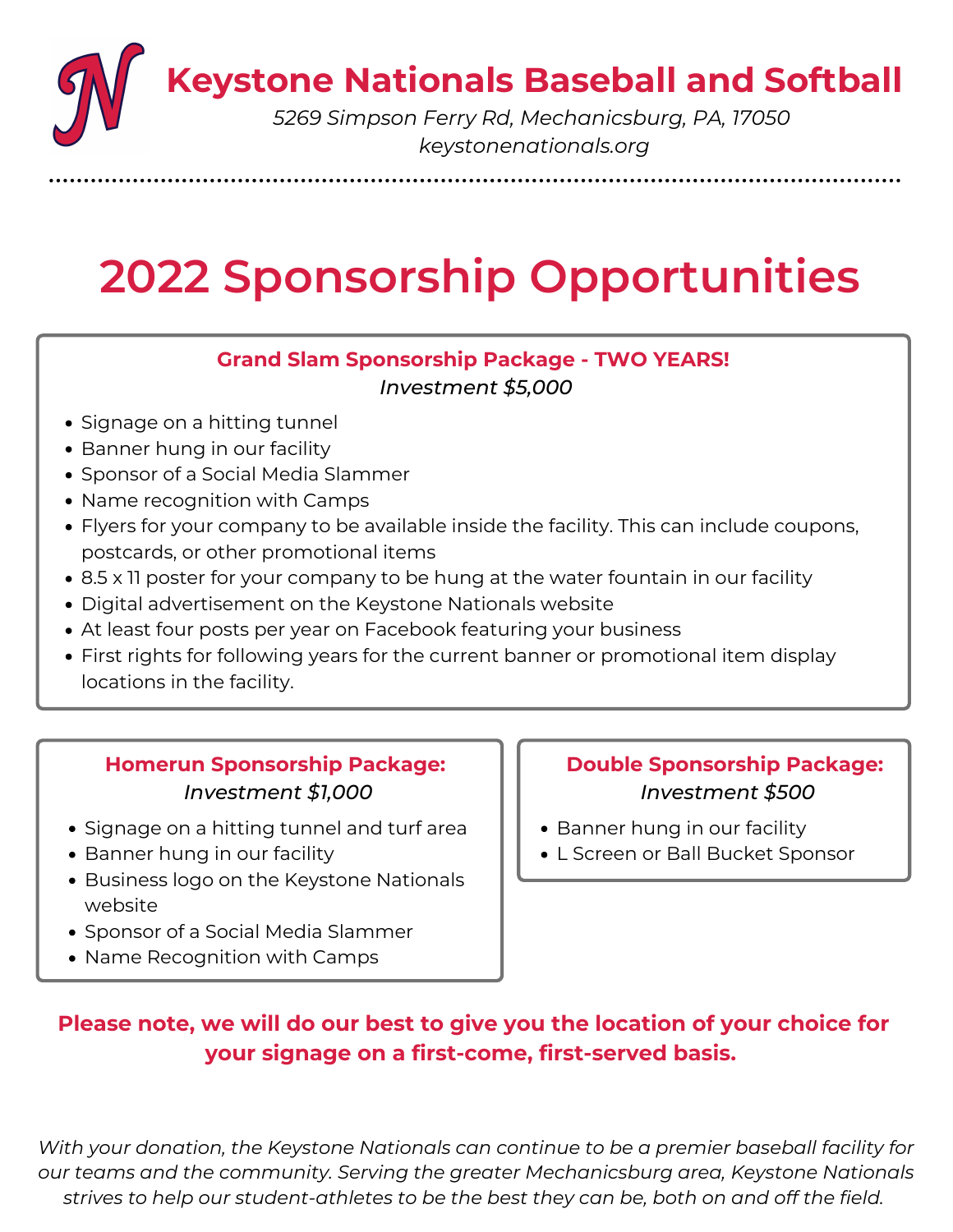

Choose your Sponsorship by checking the appropriate line or lines.

- \_\_\_\_\_ Grand Slam Option: \$5,000
- \_\_\_\_\_ Home Run Sponsorship: \$1,000
- \_\_\_\_\_ Double: \$500

Do you have any special requests or considerations? \_\_\_\_\_\_\_\_\_\_\_\_\_\_\_\_\_\_\_\_\_\_\_\_\_\_\_\_\_

IF YOU AGREE TO THE FOLLOWING STATEMENT, PLEASE INITIAL: \_\_\_\_\_\_\_\_\_\_\_

I understand that the sponsorships are based on availability and my signage in the facility will be honored on a first come first serve basis. If the facility runs out of room on a cage or in the turf area Keystone Nationals will find a replacement option and notify the sponsor

 $\_$  , and the contribution of the contribution of  $\mathcal{L}_\mathcal{A}$  , and the contribution of  $\mathcal{L}_\mathcal{A}$ 

Make Check Payable to 'Keystone Nationals' and send completed 2-page form and your check by US mail to:

Shawn Villarreal Fundraising Committee, Keystone Nationals 557 N Reeser Dr York Haven, PA 17370

For questions, please contact Shawn Villarreal with the Keystone National's Fundraising Committee: Tib30015@yahoo.com or 717-856-7678

PLEASE RETURN BOTH PAGES OF THIS FORM WITH THE CHECK BY April 28th, 2022